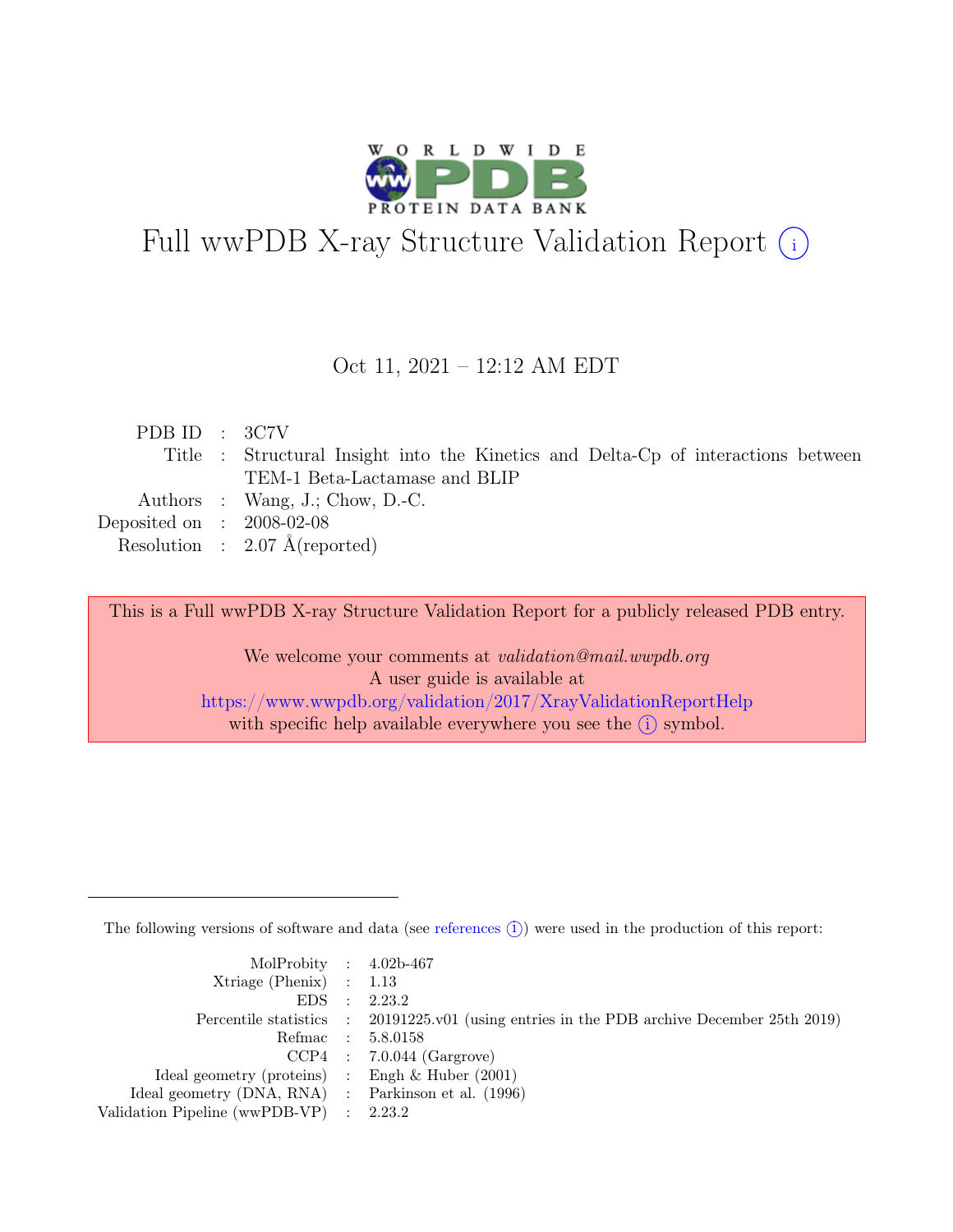# 1 Overall quality at a glance  $(i)$

The following experimental techniques were used to determine the structure: X-RAY DIFFRACTION

The reported resolution of this entry is 2.07 Å.

Percentile scores (ranging between 0-100) for global validation metrics of the entry are shown in the following graphic. The table shows the number of entries on which the scores are based.



| Metric                | Whole archive<br>$(\#Entries)$ | Similar resolution<br>$(\#Entries, resolution range(A))$ |  |  |
|-----------------------|--------------------------------|----------------------------------------------------------|--|--|
| $R_{free}$            | 130704                         | 2684 (2.08-2.04)                                         |  |  |
| Clashscore            | 141614                         | 2801 (2.08-2.04)                                         |  |  |
| Ramachandran outliers | 138981                         | 2768 (2.08-2.04)                                         |  |  |
| Sidechain outliers    | 138945                         | 2768 (2.08-2.04)                                         |  |  |
| RSRZ outliers         | 127900                         | 2646 (2.08-2.04)                                         |  |  |

The table below summarises the geometric issues observed across the polymeric chains and their fit to the electron density. The red, orange, yellow and green segments of the lower bar indicate the fraction of residues that contain outliers for  $\geq$ =3, 2, 1 and 0 types of geometric quality criteria respectively. A grey segment represents the fraction of residues that are not modelled. The numeric value for each fraction is indicated below the corresponding segment, with a dot representing fractions <=5% The upper red bar (where present) indicates the fraction of residues that have poor fit to the electron density. The numeric value is given above the bar.

| Mol      | $\bf Chain \ $     | $\vert$ Length | Quality of chain       |     |     |  |
|----------|--------------------|----------------|------------------------|-----|-----|--|
|          | А                  | 263            | 3%<br>80%              | 19% |     |  |
|          | $\curvearrowright$ | 263            | 12%<br>72%             | 25% |     |  |
| $\Omega$ | В                  | 165            | $\overline{\%}$<br>87% |     | 12% |  |
| $\Omega$ |                    | 165            | 6%<br>85%              | 15% |     |  |

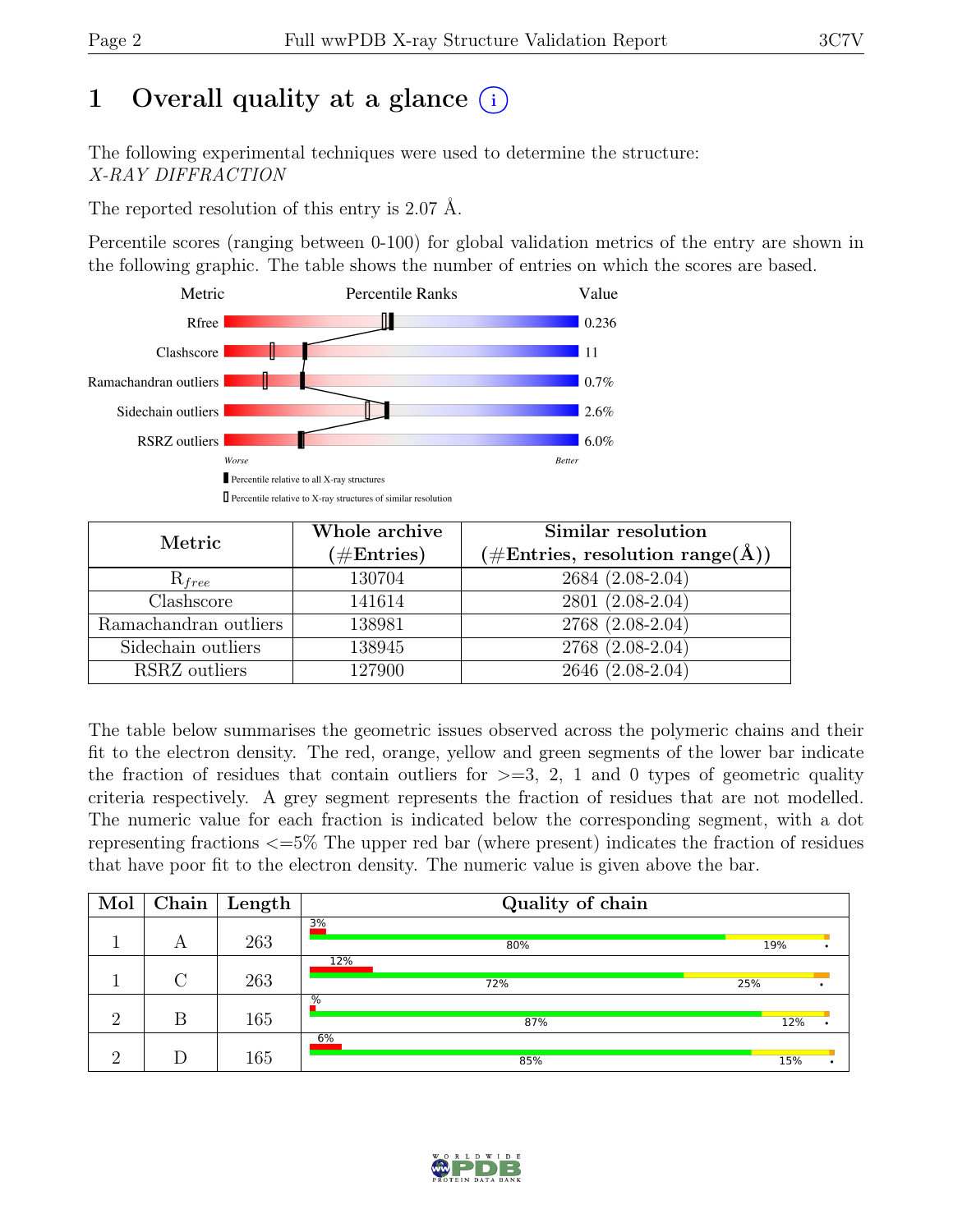## 2 Entry composition  $(i)$

There are 3 unique types of molecules in this entry. The entry contains 6689 atoms, of which 0 are hydrogens and 0 are deuteriums.

In the tables below, the ZeroOcc column contains the number of atoms modelled with zero occupancy, the AltConf column contains the number of residues with at least one atom in alternate conformation and the Trace column contains the number of residues modelled with at most 2 atoms.

• Molecule 1 is a protein called Beta-lactamase.

| Mol | Chain Residues | <b>Atoms</b>  |                       |     | $ZeroOcc \mid AltConf \mid Trace$ |  |  |  |
|-----|----------------|---------------|-----------------------|-----|-----------------------------------|--|--|--|
|     | 263            | Total<br>2030 | 1268                  | 360 | - 391                             |  |  |  |
|     | 263            | Total<br>2030 | $\mathcal{C}$<br>1268 | 360 | -391                              |  |  |  |

• Molecule 2 is a protein called Beta-lactamase inhibitory protein.

|  | Mol   Chain   Residues | Atoms              |  |  |  |  | ZeroOcc   AltConf   Trace |  |
|--|------------------------|--------------------|--|--|--|--|---------------------------|--|
|  | 165                    | Total C N O S      |  |  |  |  |                           |  |
|  |                        | 1228 772 207 242 7 |  |  |  |  |                           |  |
|  | 165                    | Total C N O        |  |  |  |  |                           |  |
|  |                        | 1228 772 207 242 7 |  |  |  |  |                           |  |

There are 2 discrepancies between the modelled and reference sequences:

|  | Chain   Residue   Modelled   Actual |      | Comment                          | Reference |
|--|-------------------------------------|------|----------------------------------|-----------|
|  | ALA                                 | TYR  | engineered mutation   UNP P35804 |           |
|  |                                     | TYR. | engineered mutation   UNP P35804 |           |

• Molecule 3 is water.

| Mol |   | Chain   Residues | Atoms                                 | $ZeroOcc$   AltConf |
|-----|---|------------------|---------------------------------------|---------------------|
| 3   | А | 53               | Total<br>- O<br>53<br>53              |                     |
| 3   | В | 47               | Total<br>47<br>47                     |                     |
| 3   |   | 43               | Total<br>43<br>43                     |                     |
| 3   |   | 30               | Total<br>$\left( \right)$<br>30<br>30 |                     |

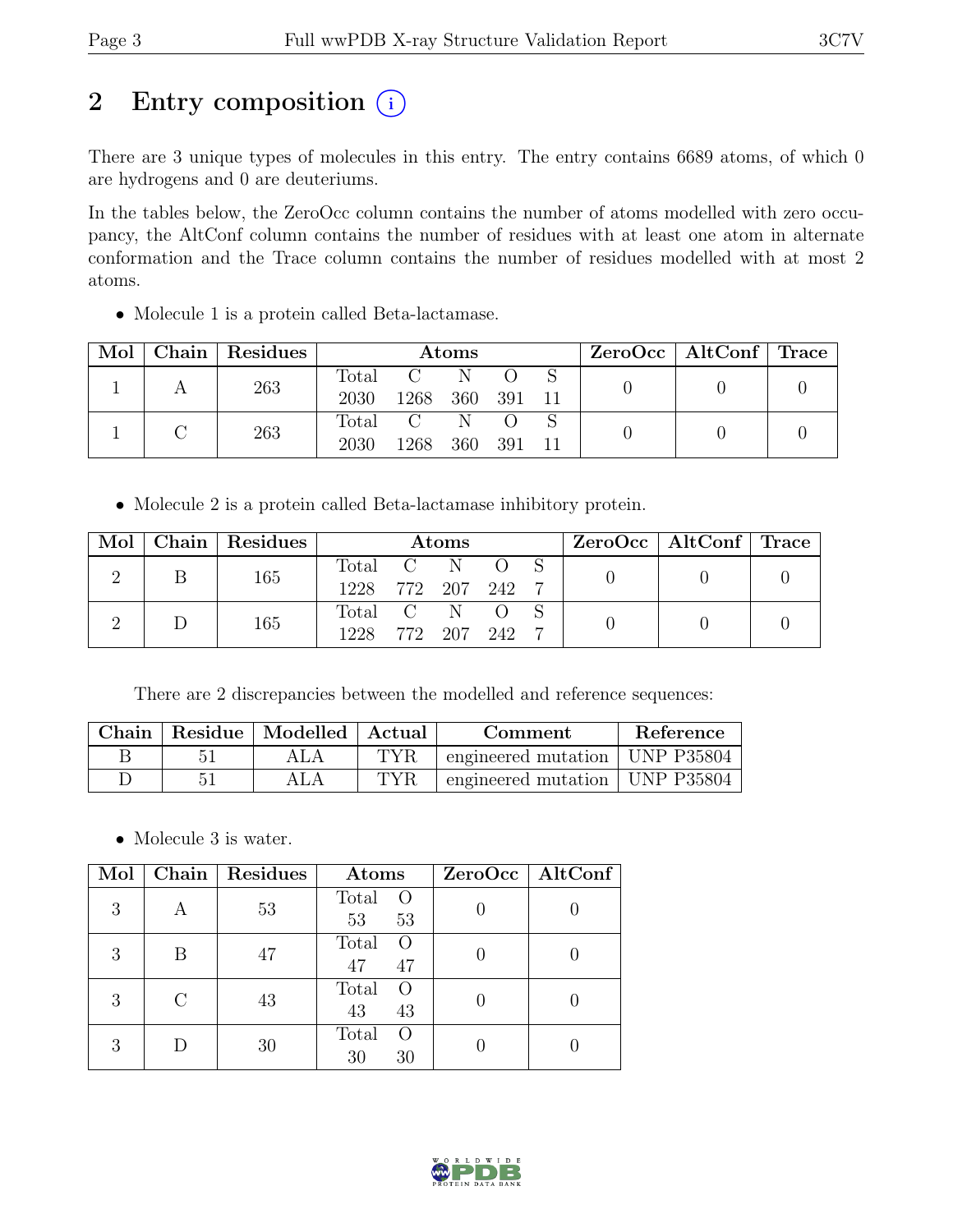## 3 Residue-property plots  $(i)$

These plots are drawn for all protein, RNA, DNA and oligosaccharide chains in the entry. The first graphic for a chain summarises the proportions of the various outlier classes displayed in the second graphic. The second graphic shows the sequence view annotated by issues in geometry and electron density. Residues are color-coded according to the number of geometric quality criteria for which they contain at least one outlier:  $green = 0$ , yellow  $= 1$ , orange  $= 2$  and red  $= 3$  or more. A red dot above a residue indicates a poor fit to the electron density (RSRZ > 2). Stretches of 2 or more consecutive residues without any outlier are shown as a green connector. Residues present in the sample, but not in the model, are shown in grey.



• Molecule 1: Beta-lactamase

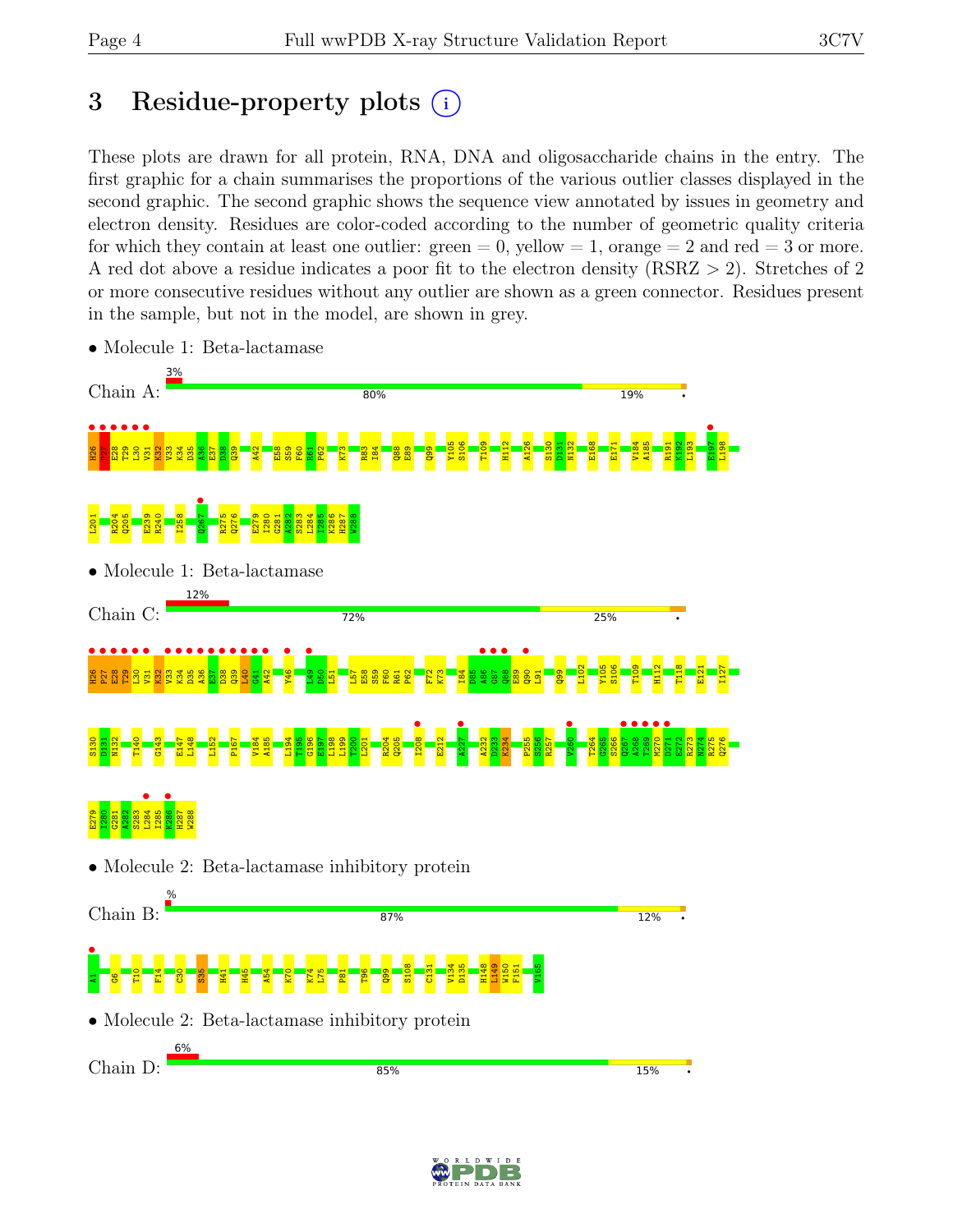

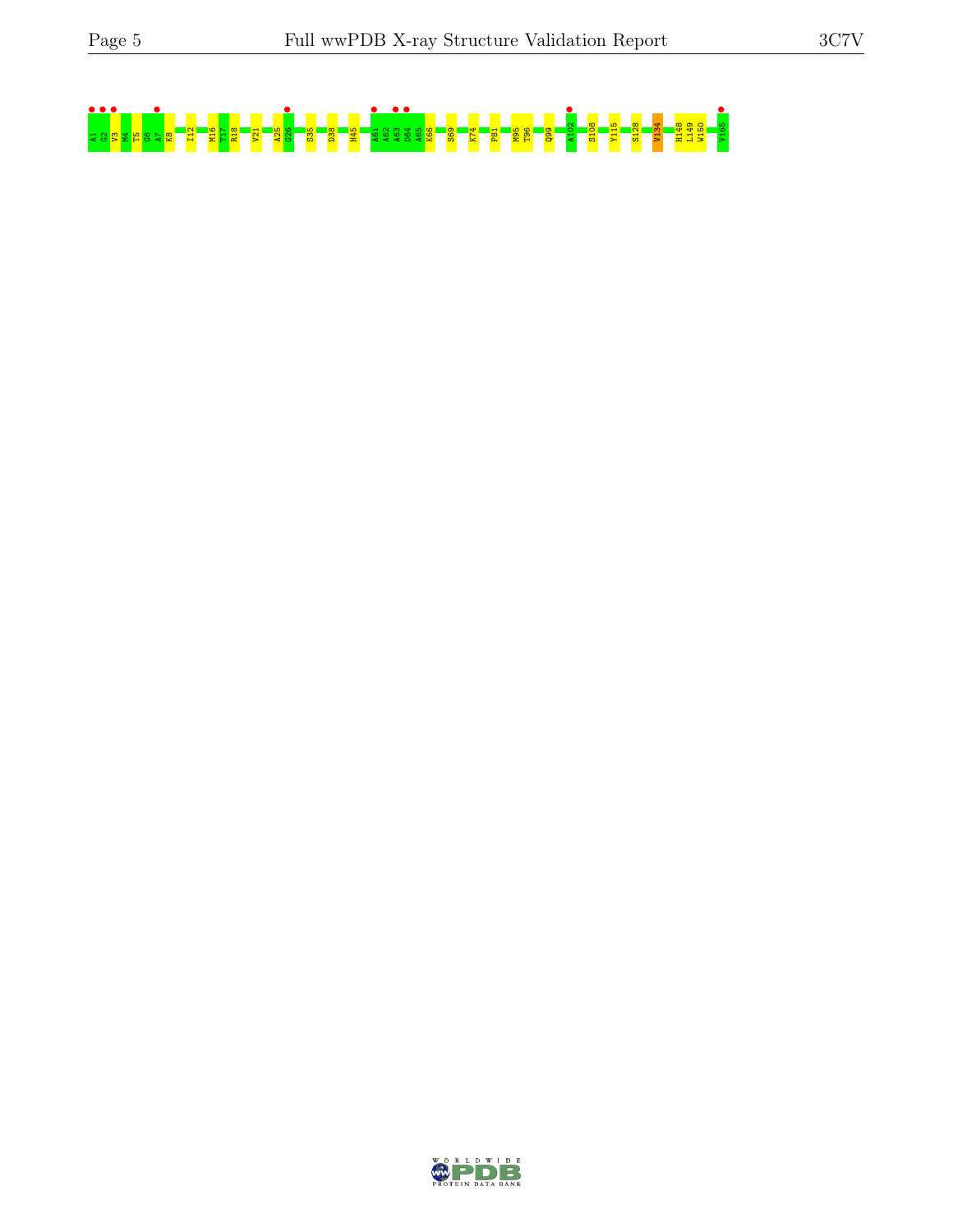# 4 Data and refinement statistics  $(i)$

| Property                                                             | Value                                           | Source     |
|----------------------------------------------------------------------|-------------------------------------------------|------------|
| Space group                                                          | P 1 21 1                                        | Depositor  |
| $\overline{C}$ ell constants                                         | 48.67Å<br>129.04Å<br>78.90Å                     |            |
| a, b, c, $\alpha$ , $\beta$ , $\gamma$                               | $90.00^\circ$<br>$91.20^\circ$<br>$90.00^\circ$ | Depositor  |
| Resolution $(A)$                                                     | 35.09<br>$-2.07$                                | Depositor  |
|                                                                      | 35.09<br>$-2.07$                                | <b>EDS</b> |
| % Data completeness                                                  | $92.9(35.09-2.07)$                              | Depositor  |
| (in resolution range)                                                | $92.8(35.09-2.07)$                              | <b>EDS</b> |
| $R_{merge}$                                                          | 0.08                                            | Depositor  |
| $\mathrm{R}_{sym}$                                                   | 0.08                                            | Depositor  |
| $\langle I/\sigma(I) \rangle$ <sup>1</sup>                           | 3.58 (at $2.08\text{\AA}$ )                     | Xtriage    |
| Refinement program                                                   | REFMAC 5.2.0019                                 | Depositor  |
|                                                                      | $\overline{0.214}$ ,<br>0.238                   | Depositor  |
| $R, R_{free}$                                                        | 0.214<br>0.236<br>$\ddot{\phantom{a}}$          | DCC        |
| $R_{free}$ test set                                                  | 2789 reflections $(5.10\%)$                     | wwPDB-VP   |
| Wilson B-factor $(A^2)$                                              | 28.7                                            | Xtriage    |
| Anisotropy                                                           | 0.099                                           | Xtriage    |
| Bulk solvent $k_{sol}(e/\mathring{A}^3)$ , $B_{sol}(\mathring{A}^2)$ | $0.38$ , 42.8                                   | <b>EDS</b> |
| L-test for twinning <sup>2</sup>                                     | $< L >$ = 0.50, $< L2$ > = 0.33                 | Xtriage    |
| Estimated twinning fraction                                          | $0.030$ for h,-k,-l                             | Xtriage    |
| $F_o, F_c$ correlation                                               | 0.94                                            | <b>EDS</b> |
| Total number of atoms                                                | 6689                                            | wwPDB-VP   |
| Average B, all atoms $(A^2)$                                         | 31.0                                            | wwPDB-VP   |

Xtriage's analysis on translational NCS is as follows: The largest off-origin peak in the Patterson function is 5.81% of the height of the origin peak. No significant pseudotranslation is detected.

<sup>&</sup>lt;sup>2</sup>Theoretical values of  $\langle |L| \rangle$ ,  $\langle L^2 \rangle$  for acentric reflections are 0.5, 0.333 respectively for untwinned datasets, and 0.375, 0.2 for perfectly twinned datasets.



<span id="page-5-1"></span><span id="page-5-0"></span><sup>1</sup> Intensities estimated from amplitudes.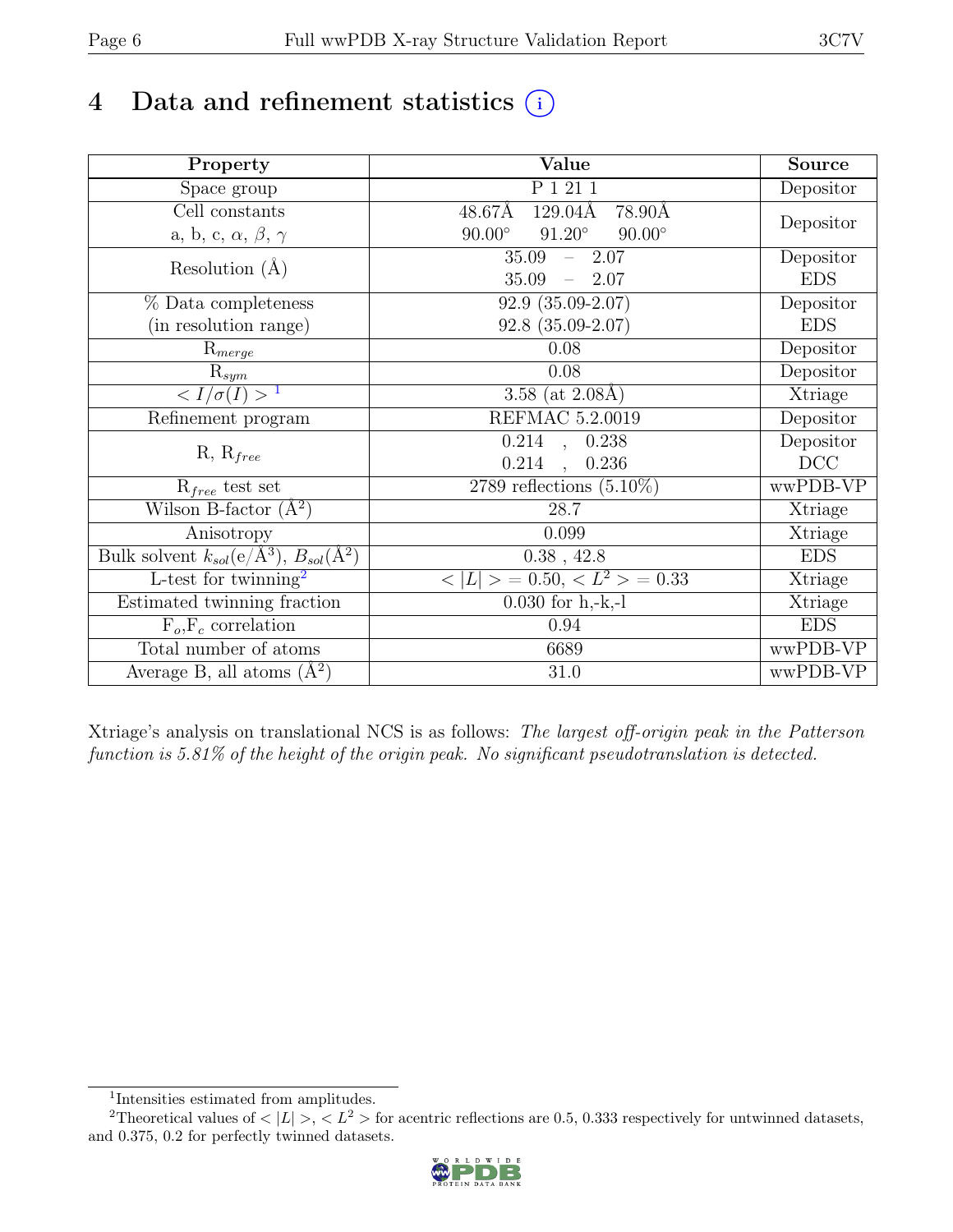# 5 Model quality  $(i)$

## 5.1 Standard geometry  $(i)$

The Z score for a bond length (or angle) is the number of standard deviations the observed value is removed from the expected value. A bond length (or angle) with  $|Z| > 5$  is considered an outlier worth inspection. RMSZ is the root-mean-square of all Z scores of the bond lengths (or angles).

| Mol                         | Chain        |             | Bond lengths | Bond angles |             |  |
|-----------------------------|--------------|-------------|--------------|-------------|-------------|--|
|                             |              | <b>RMSZ</b> | $\# Z  > 5$  | <b>RMSZ</b> | # $ Z  > 5$ |  |
| $\overline{1}$              | $\mathsf{A}$ | 0.60        | 0/2064       | 0.70        | 0/2794      |  |
| 1                           | C            | 0.58        | 0/2064       | 0.68        | 0/2794      |  |
| $\mathcal{D}_{\mathcal{L}}$ | R            | 0.63        | 0/1256       | 0.70        | 0/1704      |  |
| $\mathcal{D}_{\mathcal{L}}$ | $\Box$       | 0.58        | 0/1256       | 0.66        | 0/1704      |  |
| All                         | All          | 0.60        | 6640         | 0.69        | 8996        |  |

There are no bond length outliers.

There are no bond angle outliers.

There are no chirality outliers.

There are no planarity outliers.

#### 5.2 Too-close contacts  $(i)$

In the following table, the Non-H and H(model) columns list the number of non-hydrogen atoms and hydrogen atoms in the chain respectively. The H(added) column lists the number of hydrogen atoms added and optimized by MolProbity. The Clashes column lists the number of clashes within the asymmetric unit, whereas Symm-Clashes lists symmetry-related clashes.

| Mol                         |     |      | Chain   Non-H   $H(model)$   $H(added)$ |      | Clashes | Symm-Clashes |
|-----------------------------|-----|------|-----------------------------------------|------|---------|--------------|
|                             |     | 2030 |                                         | 2040 | 50      |              |
|                             |     | 2030 |                                         | 2040 | 75      |              |
| 2                           | B   | 1228 |                                         | 1167 | 18      |              |
| $\mathcal{D}_{\mathcal{L}}$ | Ð   | 1228 |                                         | 1167 | 16      |              |
| 3                           | А   | 53   |                                         |      |         |              |
| 3                           | В   | 47   |                                         |      |         |              |
| 3                           |     | 43   |                                         |      |         |              |
| 3                           |     | 30   |                                         |      |         |              |
| All                         | All | 6689 |                                         |      | 148     |              |

The all-atom clashscore is defined as the number of clashes found per 1000 atoms (including hydrogen atoms). The all-atom clashscore for this structure is 11.

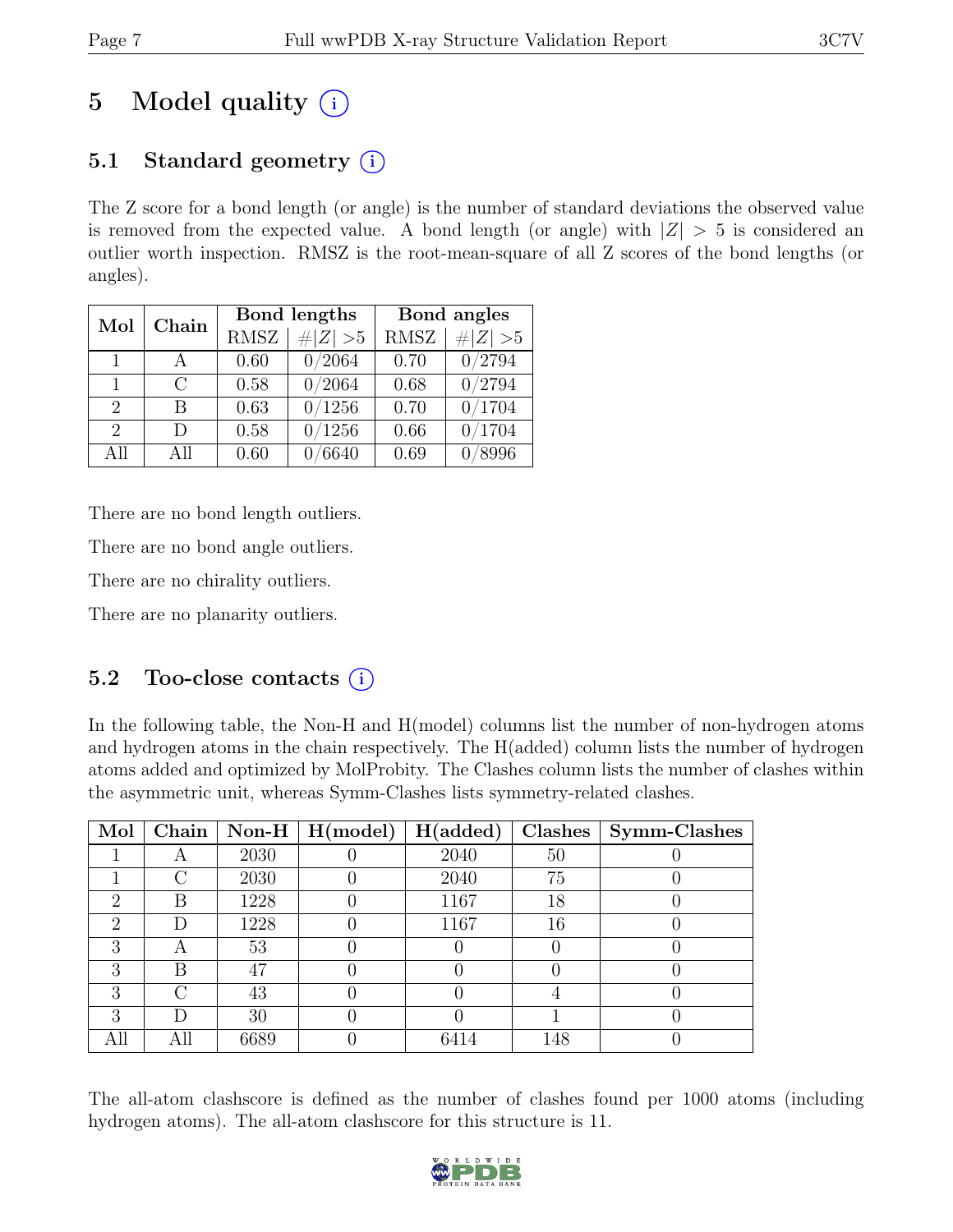|                             |                  | Interatomic       | Clash           |
|-----------------------------|------------------|-------------------|-----------------|
| Atom-1                      | Atom-2           | distance $(\AA)$  | overlap $(\AA)$ |
| 1:C:140:THR:HG21            | 3:C:319:HOH:O    | 1.50              | 1.09            |
| 1:C:90:GLN:HB2              | 3:C:290:HOH:O    | 1.53              | 1.07            |
| 1:C:26:HIS:HB2              | 1:C:58:GLU:OE1   | 1.58              | 1.03            |
| 1:C:30:LEU:HD21             | 1:C:59:SER:O     | 1.71              | 0.89            |
| 1:C:84:ILE:HD13             | 1:C:91:LEU:HG    | 1.58              | 0.84            |
| 1:A:26:HIS:HD1              | $1:$ A:26:HIS:N  | 1.76              | 0.83            |
| 1:C:26:HIS:N                | 1:C:27:PRO:CD    | 2.42              | 0.82            |
| $1:C:27:P\overline{RO:HD2}$ | 1:C:287:HIS:O    | 1.78              | 0.82            |
| 1: A:26: HIS:N              | 1:A:27:PRO:CD    | 2.45              | 0.79            |
| 1:A:32:LYS:HG3              | 1:A:280:ILE:HD13 | 1.65              | 0.78            |
| 1:C:30:LEU:HD11             | 1:C:58:GLU:HG2   | 1.68              | 0.75            |
| 1: A:26: HIS:N              | 1: A:26:HIS:ND1  | 2.30              | 0.73            |
| 1:C:26:HIS:CD2              | 1:C:57:LEU:O     | 2.42              | 0.72            |
| 1:C:194:LEU:HD22            | 1:C:208:ILE:CG1  | $\overline{2.20}$ | 0.72            |
| 1:C:28:GLU:HG2              | 1:C:29:THR:H     | 1.54              | 0.71            |
| 1:A:83:ARG:HA               | 1:A:88:GLN:HE21  | 1.54              | 0.71            |
| 1:C:127:ILE:O               | 1:C:234:LYS:HE3  | 1.93              | 0.68            |
| 1:A:32:LYS:HE2              | 1:A:279:GLU:HB3  | 1.76              | 0.67            |
| 1: A:99: GLN: HG2           | 2:B:150:TRP:CG   | 2.31              | 0.66            |
| 1:C:90:GLN:CB               | 3:C:290:HOH:O    | 2.22              | 0.66            |
| 1:C:99:GLN:HG2              | 2:D:150:TRP:CG   | 2.30              | 0.66            |
| 1:C:27:PRO:HB2              | 1:C:287:HIS:CD2  | 2.32              | 0.65            |
| 1: A:26: HIS: HB2           | 1:A:58:GLU:OE2   | 1.96              | 0.65            |
| 1:C:105:TYR:CZ              | 2:D:74:LYS:HE3   | 2.31              | 0.65            |
| 2:D:134:VAL:HG13            | 3:D:181:HOH:O    | 1.96              | 0.65            |
| 1:C:31:VAL:O                | 1:C:34:LYS:HB3   | 1.97              | 0.65            |
| 1: A:26: HIS:N              | 1:A:27:PRO:HD3   | 2.11              | 0.64            |
| 1:A:29:THR:HG21             | 1:A:58:GLU:OE1   | 1.97              | 0.64            |
| 1:C:275:ARG:O               | 1:C:279:CLU:HG3  | 1.98              | 0.64            |
| 1:A:37:GLU:HG3              | 1:A:42:ALA:O     | 1.99              | 0.63            |
| 1:A:275:ARG:O               | 1:A:279:GLU:HG3  | 1.97              | 0.63            |
| 1:C:234:LYS:HE2             | 3:C:300:HOH:O    | 1.98              | 0.63            |
| 2: D:96:THR:H               | 2:D:99:GLN:NE2   | 1.97              | 0.62            |
| 1:C:194:LEU:HB3             | 1:C:208:ILE:HD11 | 1.81              | 0.62            |
| 1:A:201:LEU:HD22            | 1:A:204:ARG:NH2  | 2.15              | 0.61            |
| 1:A:27:PRO:HD2              | 1:A:287:HIS:O    | 2.00              | 0.61            |
| 2:D:96:THR:H                | 2:D:99:GLN:HE21  | 1.49              | 0.61            |
| 1: A:83: ARG:HA             | 1:A:88:GLN:NE2   | 2.16              | 0.60            |
| 1:A:191:ARG:HB2             | 1:A:258:ILE:HD12 | 1.83              | 0.60            |
| 1:C:29:THR:HB               | 1:C:58:GLU:OE2   | 2.01              | 0.60            |

All (148) close contacts within the same asymmetric unit are listed below, sorted by their clash magnitude.

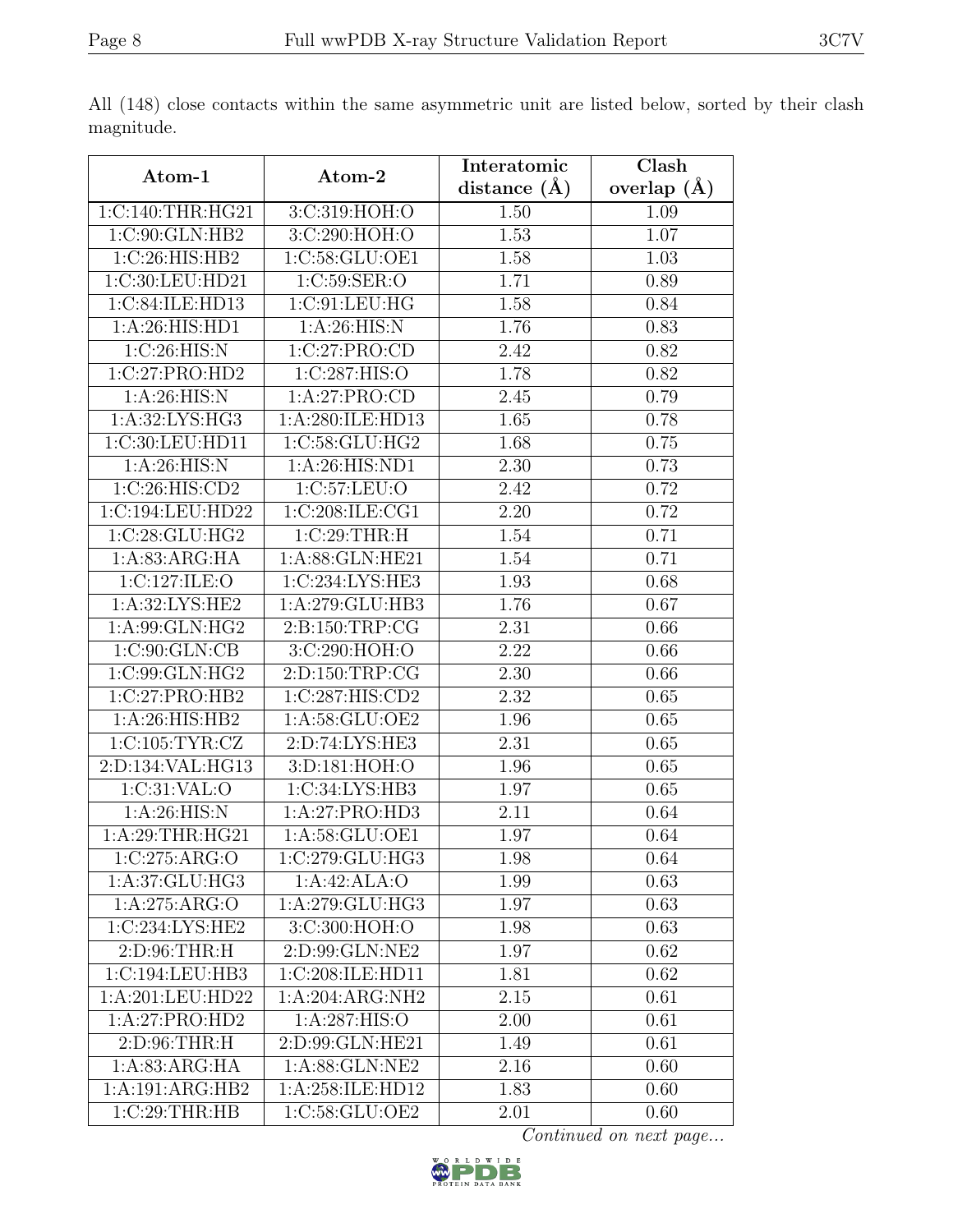| Continuea from previous page |                    | Interatomic    | $\overline{\text{Clash}}$ |
|------------------------------|--------------------|----------------|---------------------------|
| Atom-1                       | Atom-2             | distance $(A)$ | overlap $(A)$             |
| 1:C:35:ASP:O                 | 1:C:39:GLN:HG2     | 2.01           | 0.60                      |
| 1:C:26:HIS:N                 | 1:C:26:HIS:ND1     | 2.47           | 0.60                      |
| 1:C:99:GLN:HG3               | 2:D:148:HIS:CE1    | 2.37           | 0.60                      |
| 1:C:281:GLY:O                | 1:C:285:ILE:HG12   | 2.01           | 0.60                      |
| 1:C:27:PRO:HB2               | 1:C:287:HIS:HD2    | 1.68           | 0.59                      |
| 1:C:89:GLU:HG3               | 1:C:90:GLN:N       | 2.18           | 0.58                      |
| 1: A: 105: TYR: CZ           | 2:B:74:LYS:HE2     | 2.39           | 0.58                      |
| 1:C:99:GLN:NE2               | 1:C:102:LEU:HD12   | 2.18           | 0.58                      |
| 1: A: 35: ASP:O              | 1: A:39: GLN: HG2  | 2.03           | 0.57                      |
| 1:C:26:HIS:HD2               | 1:C:57:LEU:O       | 1.84           | 0.57                      |
| 1: A:26: HIS: HB2            | 1: A:58: GLU:CD    | 2.25           | 0.57                      |
| 2:D:8:LYS:HD3                | 2: D:25: ALA: HA   | 1.87           | 0.57                      |
| 1: C: 118: THR: OG1          | 1:C:121:GLU:HG3    | 2.06           | 0.56                      |
| 1:C:30:LEU:CD2               | 1:C:60:PHE:HB2     | 2.35           | 0.56                      |
| 1: A:32: LYS: NZ             | 1:A:32:LYS:HB2     | 2.21           | 0.55                      |
| 1:A:99:GLN:HE21              | 2:B:148:HIS:CE1    | 2.25           | 0.55                      |
| 1:C:40:LEU:HD13              | 1:C:276:GLN:HG3    | 1.88           | 0.54                      |
| 2:B:131:CYS:SG               | 2:B:149:LEU:HD22   | 2.47           | 0.54                      |
| 1:A:168:GLU:O                | 1: A:171: GLU: HG3 | 2.07           | 0.54                      |
| 2: B:96: THR:H               | 2:B:99:GLN:NE2     | 2.05           | 0.53                      |
| 1:C:26:HIS:N                 | 1:C:26:HIS:HD1     | 2.06           | 0.53                      |
| 1:C:26:HIS:N                 | 1:C:27:PRO:HD3     | 2.21           | 0.53                      |
| 2:D:81:PRO:HA                | 2: D: 108: SER: HA | 1.90           | 0.53                      |
| 2:B:134:VAL:HG13             | 2:B:135:ASP:H      | 1.73           | 0.53                      |
| 2:D:12:ILE:HD13              | 2:D:21:VAL:HG13    | 1.89           | 0.53                      |
| 1: A:29:THR:CG2              | 1:A:58:GLU:OE1     | 2.57           | 0.53                      |
| 1:A:34:LYS:HD3               | 1:A:35:ASP:N       | 2.24           | 0.53                      |
| 1:A:59:SER:HB2               | 1:A:62:PRO:HB3     | 1.91           | 0.53                      |
| 1:A:99:GLN:HG3               | 2:B:148:HIS:CE1    | 2.43           | 0.53                      |
| 1:C:106:SER:HB3              | 1:C:109:THR:OG1    | 2.09           | 0.52                      |
| 1:C:84:ILE:CD1               | 1: C:91: LEU: HG   | 2.36           | 0.52                      |
| 1:C:194:LEU:HD22             | 1:C:208:ILE:HG13   | 1.89           | 0.52                      |
| 1:C:212:GLU:HA               | 1:C:232:ALA:HA     | 1.91           | 0.52                      |
| 1:A:193:LEU:HD23             | 1:A:198:LEU:HD23   | 1.91           | 0.52                      |
| 1:C:26:HIS:N                 | 1:C:287:HIS:O      | 2.42           | 0.52                      |
| 2: D:3: VAL:O                | 2:D:5:THR:HG23     | 2.10           | 0.52                      |
| 1:C:36:ALA:O                 | 1:C:40:LEU:HB2     | 2.11           | 0.51                      |
| 1:C:26:HIS:N                 | 1:C:27:PRO:HD2     | 2.22           | 0.51                      |
| 1:C:42:ALA:HB1               | 1:C:264:THR:O      | 2.11           | 0.50                      |
| 1:C:270:MET:HG3              | 1:C:273:ARG:NH1    | 2.27           | 0.50                      |
| 1:A:112:HIS:HE1              | 2:B:35:SER:O       | 1.94           | 0.50                      |

Continued from previous page.

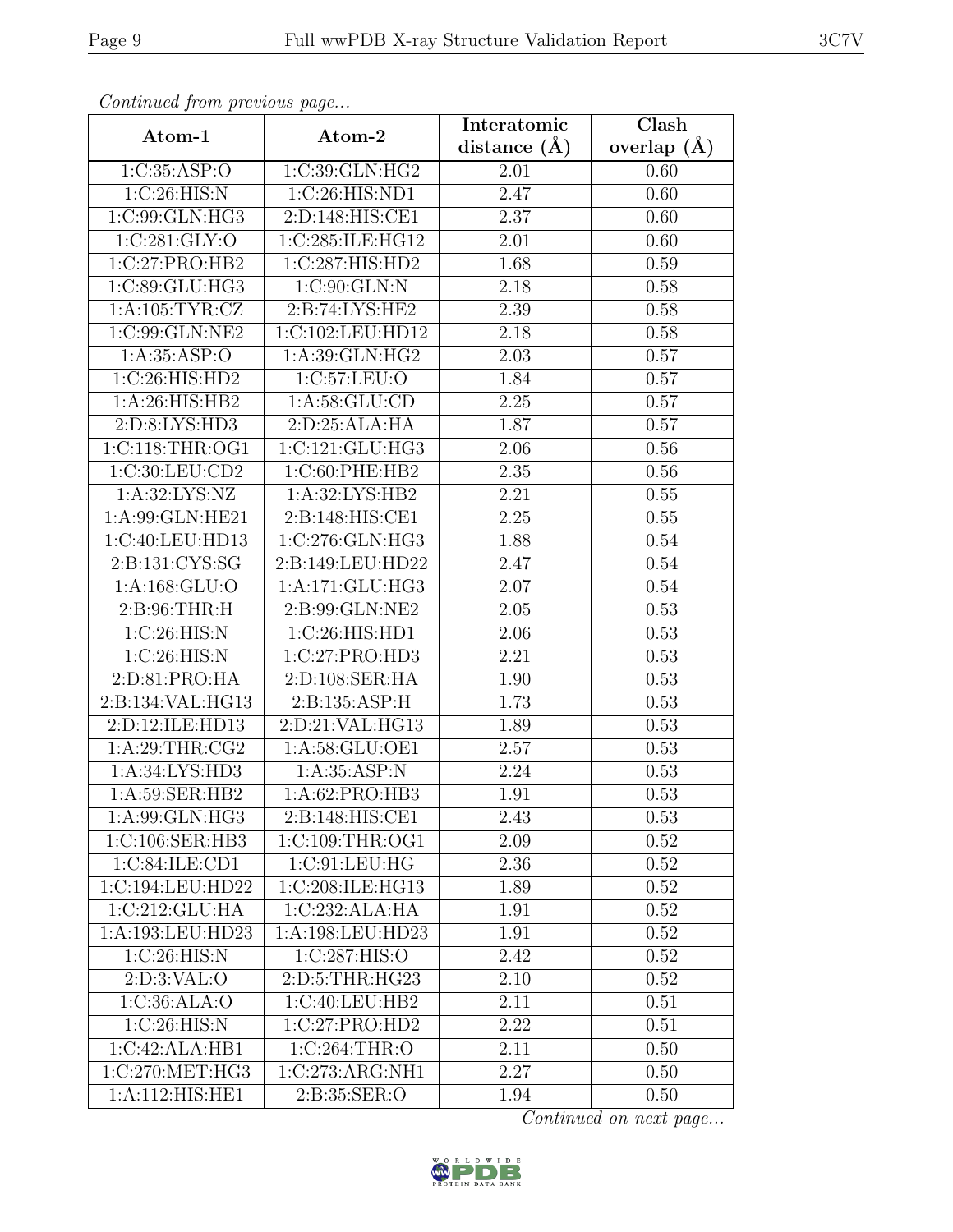| Continueu from pretious page |                                      | Interatomic       | Clash         |
|------------------------------|--------------------------------------|-------------------|---------------|
| Atom-1                       | Atom-2                               | distance $(A)$    | overlap $(A)$ |
| 1:C:99:GLN:HG2               | 2:D:150:TRP:CB                       | 2.41              | 0.50          |
| 1: A:276: GLN:O              | 1:A:280:ILE:HG12                     | 2.11              | 0.50          |
| 2: B:6: GLY:O                | 2:B:10:THR:HG23                      | 2.12              | 0.50          |
| 1:C:201:LEU:O                | 1:C:205:GLN:HG3                      | 2.11              | 0.50          |
| 2:B:54:ALA:HB2               | 2:B:75:LEU:HD11                      | 1.95              | 0.49          |
| 1:C:270:MET:HG3              | 1:C:273:ARG:HH12                     | 1.78              | 0.49          |
| 1:C:32:LYS:O                 | 1:C:32:LYS:HE3                       | $\overline{2.13}$ | 0.48          |
| 2:B:134:VAL:HG13             | 2:B:135:ASP:N                        | 2.29              | 0.48          |
| 1:C:28:GLU:O                 | 1:C:29:THR:CB                        | 2.62              | 0.48          |
| 1:C:99:GLN:HE21              | 1:C:102:LEU:HD12                     | 1.79              | 0.48          |
| 1:C:148:LEU:O                | 1:C:152:LEU:HG                       | 2.14              | 0.48          |
| 1:A:28:GLU:HB3               | 1:A:287:HIS:CE1                      | 2.49              | 0.47          |
| 1:A:29:THR:HA                | 1:A:283:SER:OG                       | 2.14              | 0.47          |
| 1: A: 105: TYR: OH           | 2:B:74:LYS:HE2                       | 2.14              | 0.47          |
| 1:C:29:THR:HG21              | 1:C:284:LEU:HB3                      | 1.95              | 0.47          |
| 1:C:61:ARG:N                 | 1:C:62:PRO:CD                        | 2.77              | 0.47          |
| 1:A:184:VAL:HG13             | 1:A:185:ALA:N                        | 2.30              | 0.47          |
| 1:C:57:LEU:HD12              | 1:C:257:ARG:HD3                      | 1.97              | 0.47          |
| 1:A:106:SER:HB3              | 1:A:109:THR:OG1                      | 2.13              | 0.47          |
| 1: C: 143: GLY: HA3          | 1:C:147:GLU:HG3                      | 1.95              | 0.47          |
| 1:A:73:LYS:HZ3               | 1:A:132:ASN:HD22                     | 1.63              | 0.47          |
| 1:C:28:GLU:HG2               | 1:C:29:THR:N                         | 2.28              | 0.46          |
| 1:C:28:GLU:O                 | 1:C:29:THR:HB                        | 2.16              | 0.46          |
| 2:B:54:ALA:HB2               | 2:B:75:LEU:CD1                       | 2.45              | 0.46          |
| 2:B:151:PHE:CD1              | 2:B:151:PHE:N                        | 2.84              | 0.46          |
| 1:A:26:HIS:CB                | 1: A:58: GLU:CD                      | 2.83              | 0.46          |
| 2:B:30:CYS:HA                | 2: B: 41: HIS: O                     | 2.15              | 0.46          |
| 1: A:84: ILE:HD13            | 1: A:89: GLU: C                      | 2.36              | 0.46          |
| 1:C:30:LEU:HD11              | 1:C:58:GLU:CG                        | 2.43              | 0.45          |
| 1:C:112:HIS:HE1              | 2: D: 35: SER: O                     | 2.00              | 0.44          |
| 1:A:33:VAL:HG22              | 1:A:280:ILE:HD12                     | 1.98              | 0.44          |
| 1:C:26:HIS:O                 | 1:C:58:GLU:OE1                       | 2.34              | 0.44          |
| 1:C:194:LEU:HD22             | $1:C:208:I\overline{\text{LE:HG12}}$ | 1.98              | 0.44          |
| 1: A:32: LYS: NZ             | 1: A:32: LYS: CB                     | 2.80              | 0.44          |
| 1:C:30:LEU:HD23              | 1:C:60:PHE:HB2                       | 2.00              | 0.44          |
| 1:A:29:THR:O                 | 1:A:33:VAL:HG23                      | 2.18              | 0.44          |
| 1:C:31:VAL:HG13              | 1:C:32:LYS:N                         | 2.32              | 0.43          |
| 2:D:18:ARG:NH1               | 2:D:38:ASP:O                         | 2.49              | 0.43          |
| 2: D: 16: MET:O              | 2: D:66: LYS: HA                     | 2.19              | 0.43          |
| 1:A:126:ALA:O                | 1:A:130:SER:HA                       | 2.18              | 0.43          |
| 1:A:29:THR:HG23              | 1:A:30:LEU:HD22                      | 2.01              | 0.42          |

Continued from previous page.

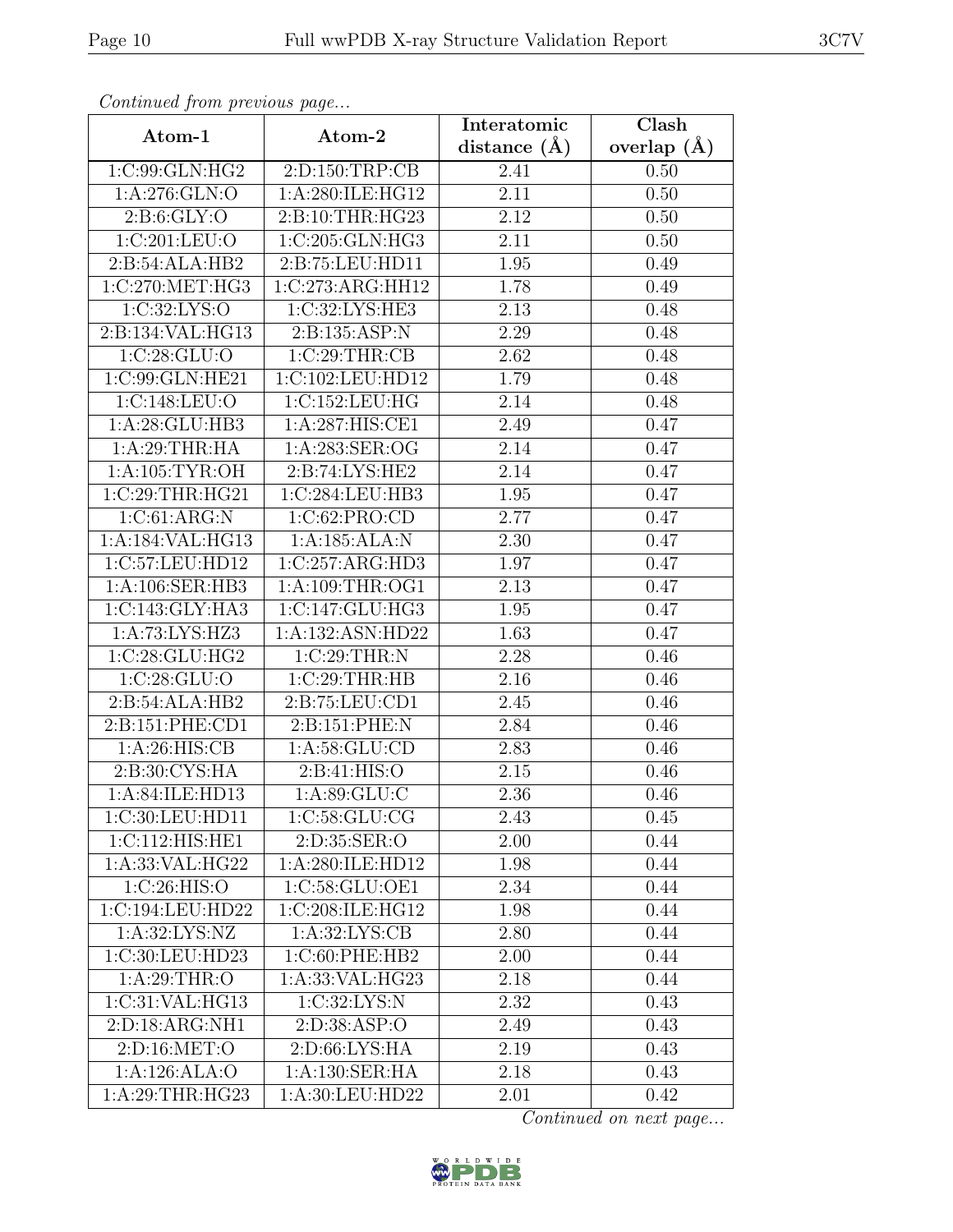|                   |                     | Interatomic    | Clash           |
|-------------------|---------------------|----------------|-----------------|
| Atom-1            | Atom-2              | distance $(A)$ | overlap $(\AA)$ |
| 1:A:286:LYS:HD3   | 1:A:287:HIS:CE1     | 2.54           | 0.42            |
| 1: A:26: HIS:N    | 1:A:27:PRO:HD2      | 2.32           | 0.42            |
| 1: A:239: GLU:O   | 1:A:240:ARG:HB2     | 2.19           | 0.42            |
| 1: A:30: LEU:CD1  | 1: A:60: PHE:HB2    | 2.49           | 0.42            |
| 1:C:73:LYS:NZ     | 1:C:132:ASN:ND2     | 2.67           | 0.42            |
| 2: B:96:THR:H     | 2:B:99:GLN:HE21     | 1.67           | 0.42            |
| 1:C:32:LYS:HE3    | 1:C:35:ASP:HB2      | 2.01           | 0.42            |
| 2: D: 95: MET: HA | 2:D:99:GLN:NE2      | 2.35           | 0.41            |
| 1:C:184:VAL:HG13  | 1:C:185:ALA:N       | 2.35           | 0.41            |
| 1:C:198:LEU:HD13  | 1:C:198:LEU:C       | 2.41           | 0.41            |
| 1:C:42:ALA:HB2    | 1:C:266:SER:CA      | 2.50           | 0.41            |
| 1:A:73:LYS:NZ     | 1:A:132:ASN:ND2     | 2.69           | 0.41            |
| 1: A: 33: VAL: HA | 1:A:280:ILE:CD1     | 2.50           | 0.41            |
| 1:C:42:ALA:HB2    | 1:C:266:SER:HA      | 2.02           | 0.41            |
| 1:C:285:ILE:O     | 1:C:288:TRP:HB2     | 2.21           | 0.41            |
| 2:B:81:PRO:HA     | 2:B:108:SER:HA      | 2.02           | 0.41            |
| 1:C:29:THR:HA     | 1:C:283:SER:OG      | 2.21           | 0.41            |
| 1:C:30:LEU:CD1    | 1:C:58:GLU:CG       | 2.99           | 0.41            |
| 1:C:51:LEU:HD23   | 1:C:255:PRO:O       | 2.21           | 0.41            |
| 1: A:281: GLY:O   | 1:A:284:LEU:HG      | 2.21           | 0.40            |
| 1:C:30:LEU:HA     | 1:C:33:VAL:CG2      | 2.51           | 0.40            |
| 1: A:28: GLU:O    | 1:A:31:VAL:HG12     | 2.22           | 0.40            |
| 1:C:30:LEU:CD1    | 1:C:46:TYR:HE2      | 2.34           | 0.40            |
| 1:C:199:LEU:O     | 1:C:204:ARG:NH2     | 2.53           | 0.40            |
| 2:D:69:SER:HB2    | 2: D: 115: TYR: CD2 | 2.56           | 0.40            |
| 2: B:14: PHE:CE2  | 2:B:70:LYS:HG3      | 2.56           | 0.40            |

Continued from previous page...

There are no symmetry-related clashes.

#### 5.3 Torsion angles (i)

#### 5.3.1 Protein backbone (i)

In the following table, the Percentiles column shows the percent Ramachandran outliers of the chain as a percentile score with respect to all X-ray entries followed by that with respect to entries of similar resolution.

The Analysed column shows the number of residues for which the backbone conformation was analysed, and the total number of residues.

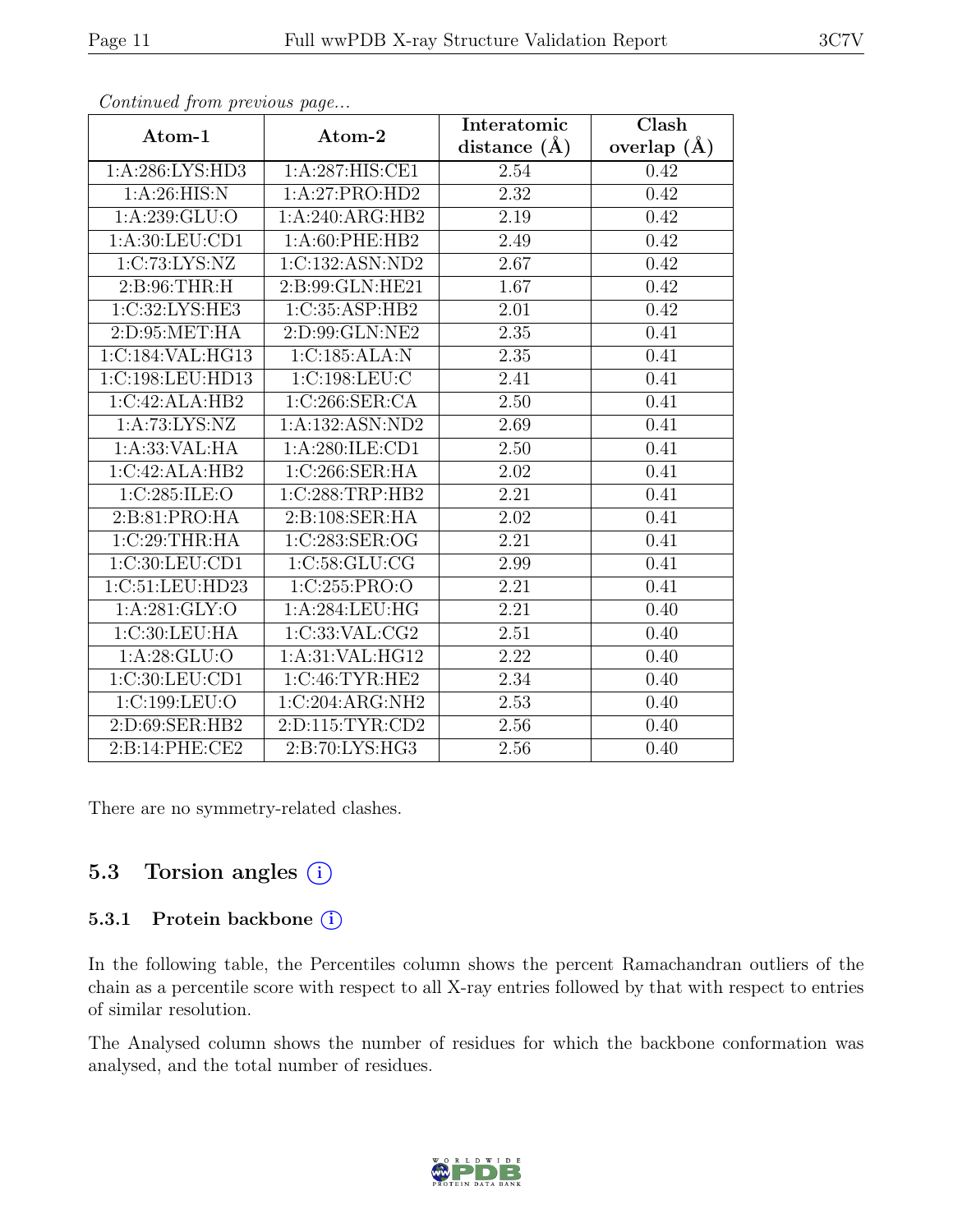| Mol            | Chain   | Analysed        | Favoured     | Allowed   | Outliers | Percentiles |     |
|----------------|---------|-----------------|--------------|-----------|----------|-------------|-----|
|                | A       | $261/263$ (99%) | 253 (97%)    | 7(3%)     | $1(0\%)$ | 34          | 25  |
|                | $\rm C$ | $261/263$ (99%) | 251 (96%)    | $6(2\%)$  | $4(2\%)$ | 10          | 3   |
| $\overline{2}$ | B       | $163/165$ (99%) | 156 $(96\%)$ | 7(4%)     | $\theta$ |             | 100 |
| $\overline{2}$ | D       | $163/165$ (99%) | 158 (97%)    | $4(2\%)$  | $1(1\%)$ | 25          | 15  |
| All            | All     | 848/856 (99%)   | 818 (96%)    | $24(3\%)$ | $6(1\%)$ | 22          | 11  |

All (6) Ramachandran outliers are listed below:

| Mol | Chain         | Res | <b>Type</b>             |
|-----|---------------|-----|-------------------------|
|     |               | 27  | $\overline{\text{PRO}}$ |
|     | C             | 27  | <b>PRO</b>              |
|     | $\mathcal{C}$ | 28  | GLU                     |
|     | C             | 29  | <b>THR</b>              |
|     | $\subset$     | 196 | <b>GLY</b>              |
| 2   |               | 134 | VAL                     |

#### 5.3.2 Protein sidechains (i)

In the following table, the Percentiles column shows the percent sidechain outliers of the chain as a percentile score with respect to all X-ray entries followed by that with respect to entries of similar resolution.

The Analysed column shows the number of residues for which the sidechain conformation was analysed, and the total number of residues.

| Mol                         | ${\bf Chain}$ | Analysed         | Rotameric | <b>Outliers</b> | Percentiles |    |
|-----------------------------|---------------|------------------|-----------|-----------------|-------------|----|
| $\mathbf{1}$                | $\mathsf{A}$  | $218/218$ (100%) | 214 (98%) | $4(2\%)$        | 59          | 55 |
|                             | $\rm C$       | $218/218$ (100%) | 210 (96%) | $8(4\%)$        | 34          | 27 |
| $\mathcal{D}_{\mathcal{L}}$ | B             | $125/125$ (100%) | 122 (98%) | $3(2\%)$        | 49          | 43 |
| $\mathcal{D}_{\mathcal{L}}$ | D             | $125/125$ (100%) | 122 (98%) | $3(2\%)$        | 49          | 43 |
| All                         | All           | 686/686 (100%)   | 668 (97%) | $18(3\%)$       | 46          | 40 |

All (18) residues with a non-rotameric sidechain are listed below:

| Mol | Chain | Res | <b>Type</b> |
|-----|-------|-----|-------------|
|     |       | 26  | <b>HIS</b>  |
|     |       | 27  | <b>PRO</b>  |
|     |       | 32  | LYS         |
|     |       | 205 | <b>GLN</b>  |
| ')  |       | 35  | SER.        |

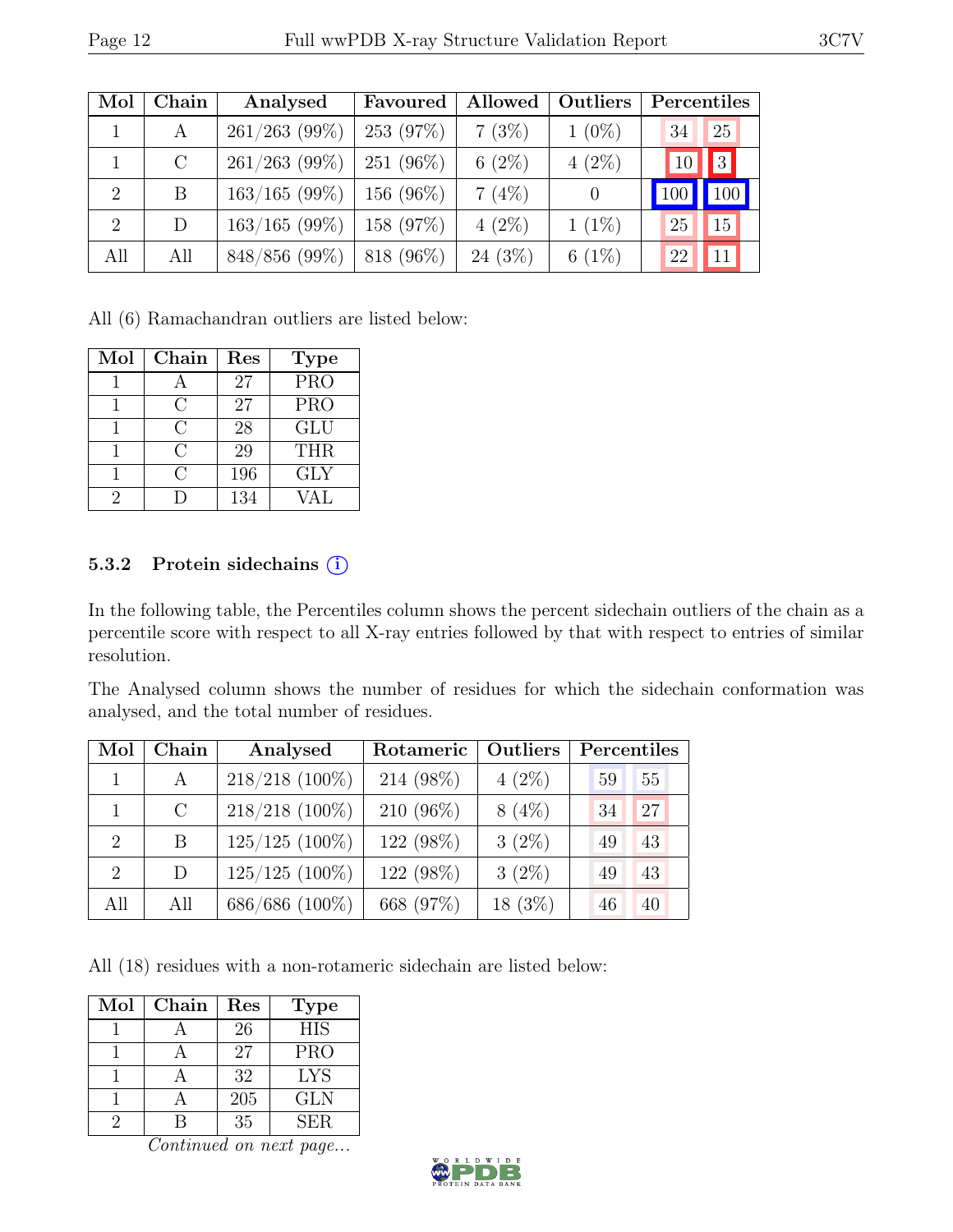| Mol            | Chain              | Res | Type       |
|----------------|--------------------|-----|------------|
| $\overline{2}$ | B                  | 45  | <b>HIS</b> |
| $\overline{2}$ | $\boldsymbol{B}$   | 149 | <b>LEU</b> |
| $\mathbf{1}$   | $\overline{\rm C}$ | 26  | <b>HIS</b> |
| 1              | $\overline{C}$     | 32  | <b>LYS</b> |
| $\mathbf{1}$   | $\overline{\rm C}$ | 38  | <b>ASP</b> |
| $\mathbf{1}$   | $\overline{\rm C}$ | 40  | <b>LEU</b> |
| $\mathbf 1$    | $\overline{\rm C}$ | 72  | PHE        |
| $\mathbf 1$    | $\overline{\rm C}$ | 130 | <b>SER</b> |
| $\mathbf{1}$   | $\overline{\rm C}$ | 167 | <b>PRO</b> |
| $\mathbf{1}$   | $\overline{\rm C}$ | 234 | <b>LYS</b> |
| $\overline{2}$ | D                  | 45  | <b>HIS</b> |
| $\overline{2}$ | D                  | 128 | <b>SER</b> |
| $\overline{2}$ | I)                 | 149 | LEU        |

Continued from previous page...

Sometimes sidechains can be flipped to improve hydrogen bonding and reduce clashes. All (22) such sidechains are listed below:

| Mol            | Chain                                                                                                                                                 | Res              | Type                    |
|----------------|-------------------------------------------------------------------------------------------------------------------------------------------------------|------------------|-------------------------|
| $\mathbf{1}$   | $\overline{A}$                                                                                                                                        | $\overline{52}$  | <b>ASN</b>              |
| $\overline{1}$ | $\overline{A}$                                                                                                                                        | 88               | $\overline{\text{GLN}}$ |
| $\overline{1}$ | $\overline{A}$                                                                                                                                        | 90               | $\widetilde{{\rm GLN}}$ |
| $\overline{1}$ | $\overline{A}$                                                                                                                                        | 99               | $\overline{\text{GLN}}$ |
| $\overline{1}$ | $\overline{A}$                                                                                                                                        | $\overline{112}$ | $\overline{\text{HIS}}$ |
| $\overline{1}$ | $\overline{A}$                                                                                                                                        | $\overline{132}$ | $\overline{\text{ASN}}$ |
| $\overline{1}$ | $\overline{A}$                                                                                                                                        | 154              | <b>ASN</b>              |
| $\overline{1}$ | $\overline{A}$                                                                                                                                        | $\overline{205}$ | $\overline{\text{GLN}}$ |
| $\overline{2}$ | $\overline{B}$                                                                                                                                        | 19               | $\overline{\text{GLN}}$ |
| $\overline{2}$ | $\overline{\mathbf{B}}$                                                                                                                               | $\overline{90}$  | $\overline{\text{GLN}}$ |
| $\overline{2}$ |                                                                                                                                                       | 99               | $\overline{\text{GLN}}$ |
| $\overline{1}$ |                                                                                                                                                       | 26               | <b>HIS</b>              |
| $\overline{1}$ |                                                                                                                                                       | $\overline{99}$  | $\overline{\text{GLN}}$ |
| $\overline{1}$ |                                                                                                                                                       | 112              | <b>HIS</b>              |
| $\overline{1}$ |                                                                                                                                                       | 132              | <b>ASN</b>              |
| $\overline{1}$ | $\overline{B}$ $\overline{C}$ $\overline{C}$ $\overline{C}$ $\overline{C}$ $\overline{C}$ $\overline{C}$ $\overline{C}$ $\overline{C}$ $\overline{D}$ | 154              | <b>ASN</b>              |
| $\mathbf{1}$   |                                                                                                                                                       | 206              | <b>GLN</b>              |
| $\overline{1}$ |                                                                                                                                                       | $\overline{267}$ | $\overline{\text{GLN}}$ |
| $\overline{1}$ |                                                                                                                                                       | 287              | <b>HIS</b>              |
| $\overline{2}$ |                                                                                                                                                       | 19               | <b>GLN</b>              |
| $\overline{2}$ | $\overline{\rm D}$                                                                                                                                    | 45               | <b>HIS</b>              |
| $\overline{2}$ | D                                                                                                                                                     | 99               | <b>GLN</b>              |

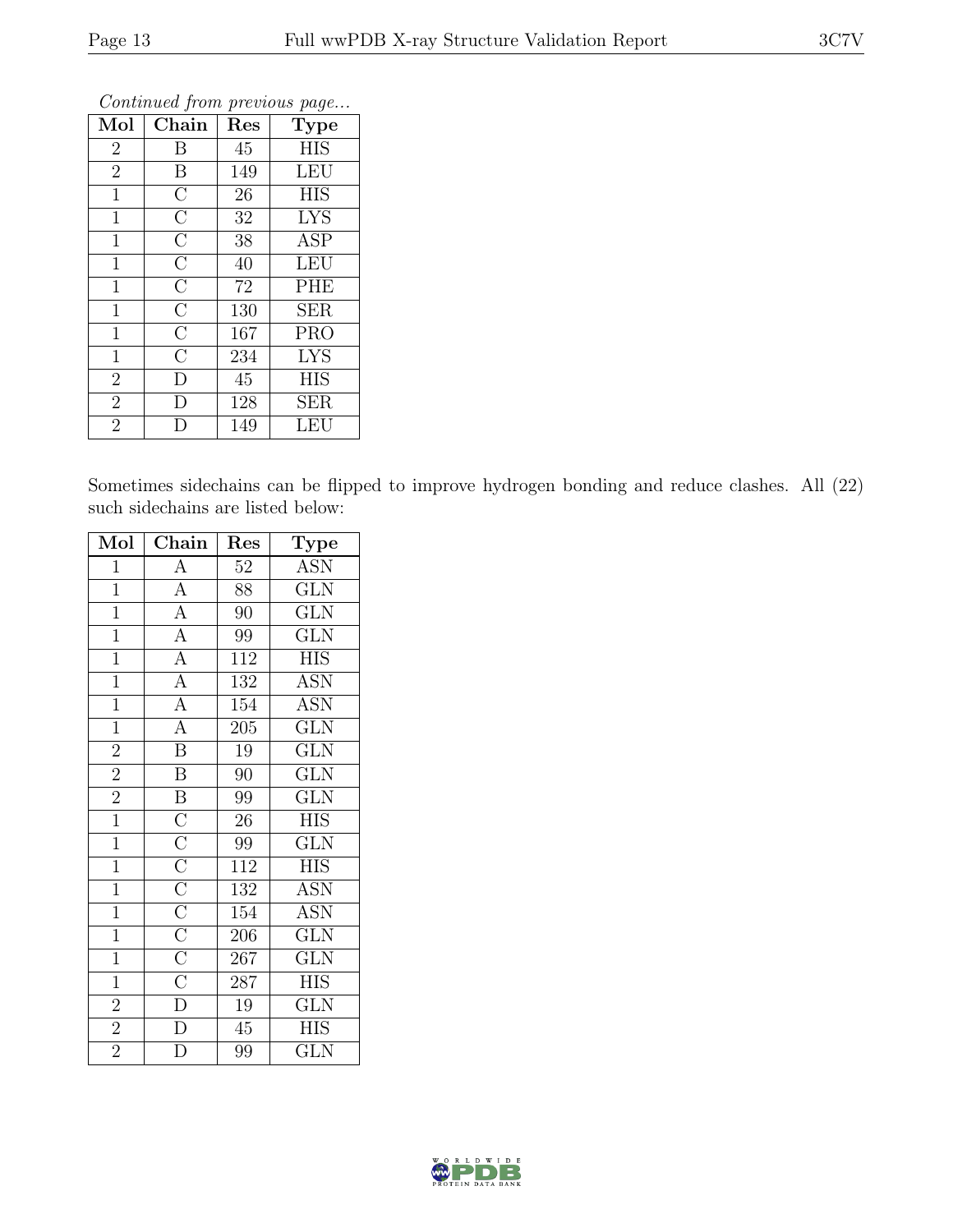#### 5.3.3 RNA  $(i)$

There are no RNA molecules in this entry.

#### 5.4 Non-standard residues in protein, DNA, RNA chains  $(i)$

There are no non-standard protein/DNA/RNA residues in this entry.

#### 5.5 Carbohydrates  $(i)$

There are no monosaccharides in this entry.

#### 5.6 Ligand geometry  $(i)$

There are no ligands in this entry.

#### 5.7 Other polymers (i)

There are no such residues in this entry.

#### 5.8 Polymer linkage issues  $(i)$

There are no chain breaks in this entry.

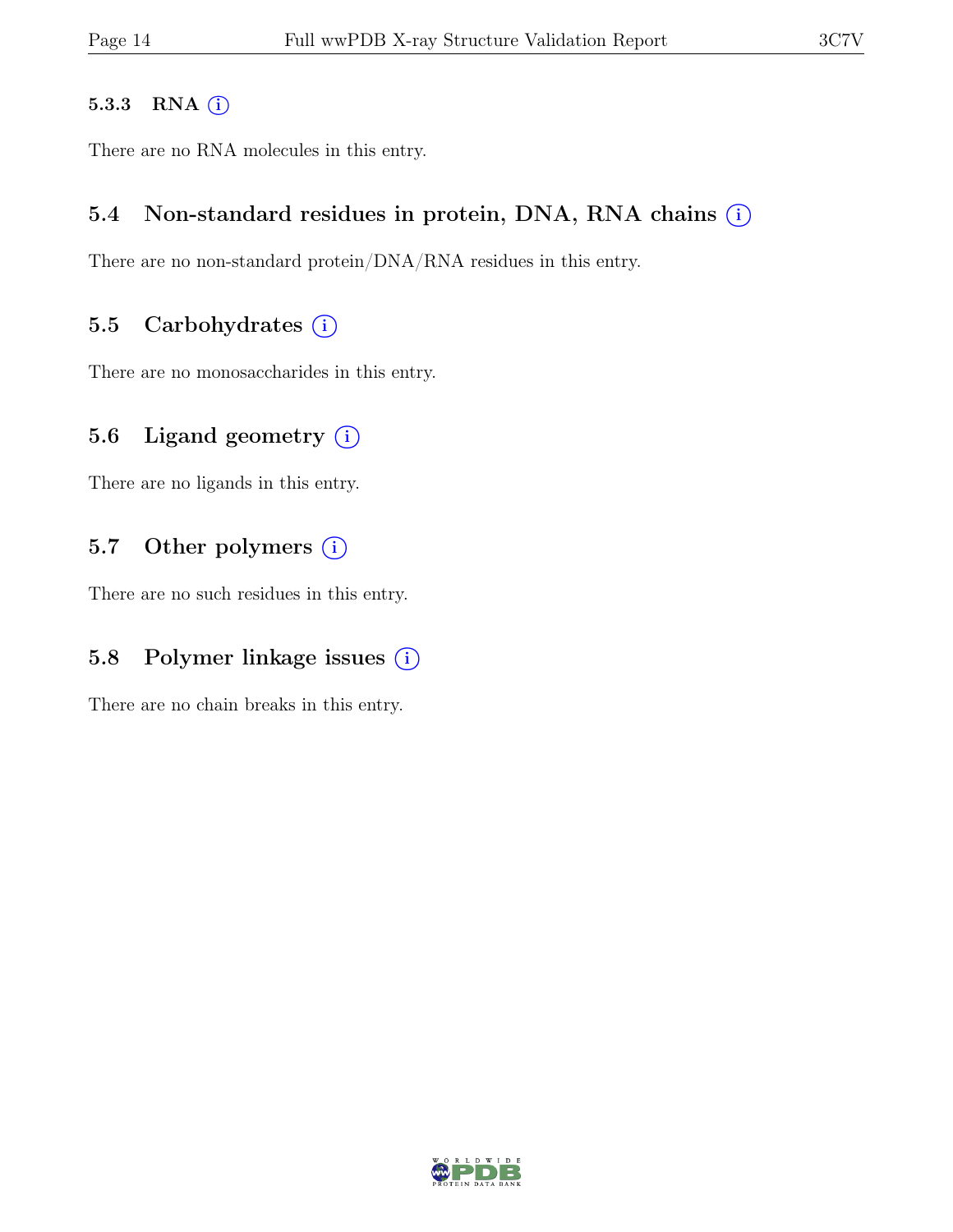## 6 Fit of model and data  $(i)$

## 6.1 Protein, DNA and RNA chains (i)

In the following table, the column labelled ' $\#\text{RSRZ}>2$ ' contains the number (and percentage) of RSRZ outliers, followed by percent RSRZ outliers for the chain as percentile scores relative to all X-ray entries and entries of similar resolution. The OWAB column contains the minimum, median,  $95<sup>th</sup>$  percentile and maximum values of the occupancy-weighted average B-factor per residue. The column labelled 'Q< 0.9' lists the number of (and percentage) of residues with an average occupancy less than 0.9.

| Mol            | Chain         | Analysed         | $<$ RSRZ $>$ | $\rm \#RSRZ{>}2$         | $OWAB(A^2)$     | Q <sub>0.9</sub> |
|----------------|---------------|------------------|--------------|--------------------------|-----------------|------------------|
|                | A             | $263/263$ (100%) | 0.10         | $8(3\%)$<br>- 50<br>53   | 14, 26, 62, 112 |                  |
|                | $\mathcal{C}$ | $263/263$ (100%) | 0.75         | 32 (12%) $ 4 $<br>$\P$ 4 | 18, 31, 69, 104 |                  |
| $\overline{2}$ |               | $165/165$ (100%) | $-0.23$      | $1(0\%)$ 89<br>$\log$    | 14, 24, 40, 65  |                  |
| $\overline{2}$ | D             | $165/165$ (100%) | 0.14         | $10(6\%)$<br>  21<br>21  | 19, 30, 45, 72  |                  |
| All            | All           | 856/856 (100%)   | 0.24         | 51 $(5\%)$<br> 21<br>22  | 14, 28, 56, 112 |                  |

All (51) RSRZ outliers are listed below:

| Mol            | Chain                   | Res             | Type                    | <b>RSRZ</b> |
|----------------|-------------------------|-----------------|-------------------------|-------------|
| $\overline{1}$ | $\overline{\rm C}$      | 36              | <b>ALA</b>              | 15.2        |
| $\overline{1}$ | $\mathcal{C}$           | 27              | <b>PRO</b>              | 13.7        |
| $\overline{1}$ | $\overline{A}$          | $\overline{27}$ | <b>PRO</b>              | 12.4        |
| $\mathbf{1}$   | $\overline{C}$          | 31              | <b>VAL</b>              | 11.7        |
| $\overline{2}$ | $\overline{\rm D}$      | $\mathbf{1}$    | <b>ALA</b>              | 10.1        |
| $\overline{1}$ | $\overline{C}$          | 30              | LEU                     | 9.4         |
| $\overline{1}$ | $\overline{C}$          | 40              | <b>LEU</b>              | 9.0         |
| $\overline{1}$ | $\overline{C}$          | 41              | <b>GLY</b>              | 8.3         |
| $\overline{1}$ | $\overline{\mathrm{C}}$ | 33              | <b>VAL</b>              | $7.5\,$     |
| $\overline{1}$ | $\overline{C}$          | 39 <sup>7</sup> | $\overline{\text{GLN}}$ | 6.8         |
| $\overline{1}$ | $\overline{C}$          | 26              | <b>HIS</b>              | 6.1         |
| $\overline{1}$ | $\overline{\rm C}$      | 34              | $\overline{\text{LYS}}$ | 6.0         |
| $\mathbf{1}$   | $\overline{C}$          | 29              | <b>THR</b>              | 5.4         |
| $\mathbf{1}$   | $\overline{C}$          | 38              | <b>ASP</b>              | $5.2\,$     |
| $\overline{1}$ | $\overline{\rm C}$      | 37              | GLU                     | 4.8         |
| $\overline{1}$ | $\overline{A}$          | 30              | <b>LEU</b>              | 4.6         |
| $\overline{1}$ | $\overline{C}$          | 42              | <b>ALA</b>              | 4.2         |
| $\overline{2}$ | D                       | 63              | <b>ALA</b>              | 4.1         |
| $\overline{1}$ | $\overline{C}$          | 267             | <b>GLN</b>              | $3.9\,$     |
| $\overline{1}$ | $\overline{C}$          | 28              | GLU                     | 3.7         |
| $\mathbf{1}$   | $\rm \bar{C}$           | 286             | <b>LYS</b>              | 3.7         |

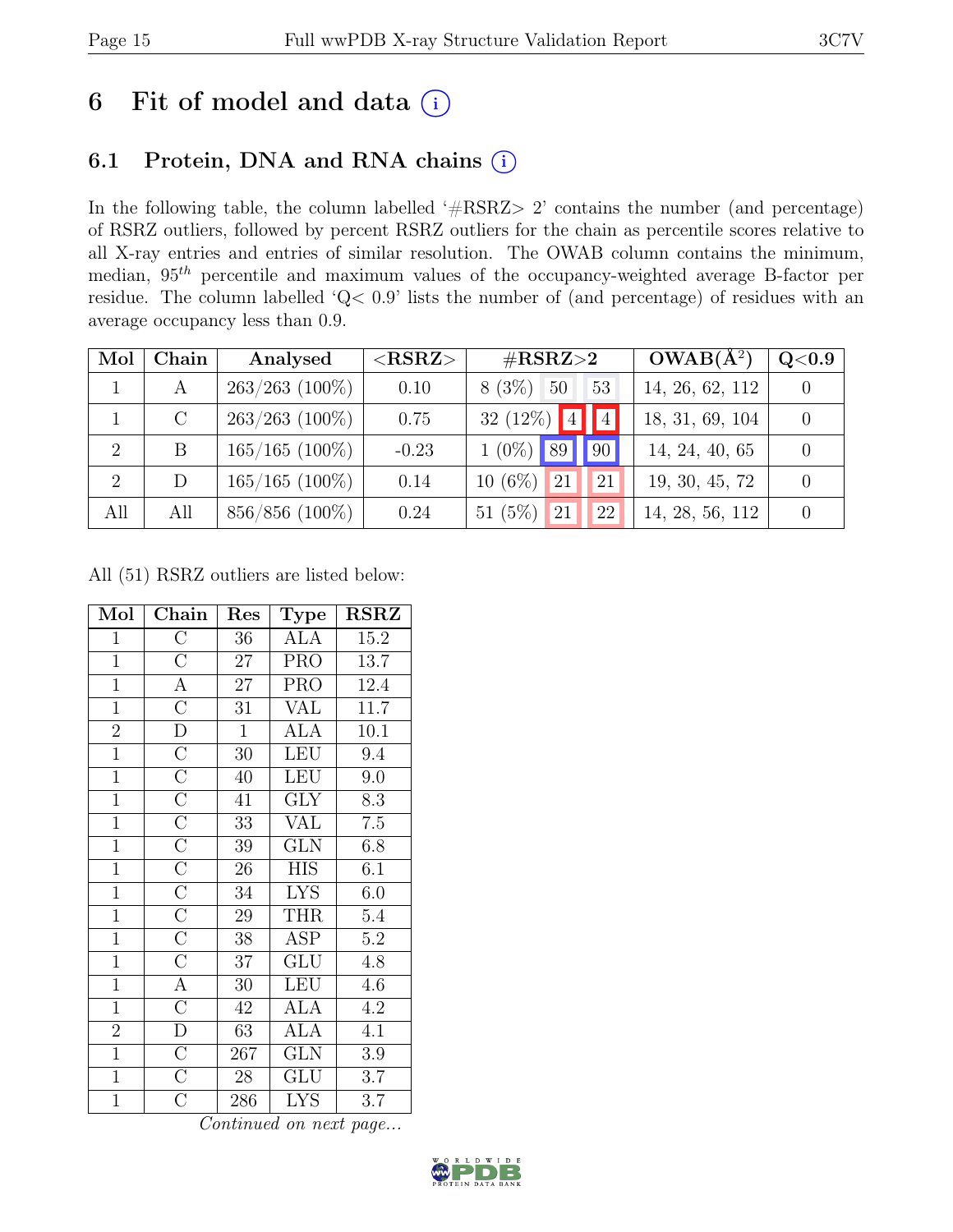| Mol            | $Chain$                             | Res              | Type                    | $\operatorname{RSRZ}$ |
|----------------|-------------------------------------|------------------|-------------------------|-----------------------|
| $\overline{2}$ | $\overline{D}$                      | 165              | VAL                     | 3.4                   |
| $\overline{1}$ | $\boldsymbol{A}$                    | 26               | <b>HIS</b>              | $\overline{3.3}$      |
| $\overline{1}$ | $\overline{A}$                      | $\overline{31}$  | $\overline{\text{VAL}}$ | $\overline{3.3}$      |
| $\overline{1}$ | $\overline{C}$                      | <b>270</b>       | <b>MET</b>              | $\overline{3.2}$      |
| $\overline{1}$ | $\overline{C}$                      | $\overline{35}$  | $\overline{\text{ASP}}$ | $\overline{3.1}$      |
| $\overline{1}$ | $\overline{\rm C}$                  | 208              | ILE                     | $\overline{3.1}$      |
| $\overline{1}$ | $\overline{A}$                      | 28               | $\overline{\text{GLU}}$ | $\overline{3.1}$      |
| $\overline{1}$ | $\overline{\rm C}$                  | 46               | <b>TYR</b>              | $\overline{3.1}$      |
| $\frac{2}{1}$  | $\overline{D}$                      | $\overline{2}$   | $\overline{\text{GLY}}$ | $\overline{3.0}$      |
|                | $\overline{\rm C}$                  | 227              | $\overline{ALA}$        | $\overline{2.9}$      |
| $\overline{1}$ | $\frac{\overline{C}}{\overline{C}}$ | 260              | VAL                     | $\overline{2.9}$      |
| $\overline{1}$ |                                     | $\overline{87}$  | $\overline{\text{GLY}}$ | $\overline{2.7}$      |
| $\overline{2}$ | $\overline{\rm D}$                  | 26               | $\overline{\text{GLY}}$ | $\overline{2.7}$      |
| $\overline{1}$ | $\overline{A}$                      | 267              | $\overline{\text{GLN}}$ | $\overline{2.7}$      |
| $\overline{2}$ | $\overline{D}$                      | 64               | <b>ASP</b>              | $\overline{2.6}$      |
| $\overline{1}$ | $\overline{C}$                      | 86               | $AI\overline{A}$        | $2.6\,$               |
| $\overline{2}$ | $\overline{\rm D}$                  | $\overline{7}$   | <b>ALA</b>              | $\overline{2.6}$      |
| $\frac{2}{1}$  | $\overline{D}$                      | 61               | <b>ALA</b>              | $\overline{2.6}$      |
|                | $\overline{C}$                      | 269              | <b>THR</b>              | $2.6\,$               |
| $\overline{1}$ | $\frac{\overline{A}}{\overline{C}}$ | 197              | $\overline{\text{GLU}}$ | $\overline{2.4}$      |
| $\overline{1}$ |                                     | 284              | LEU                     | $\overline{2.4}$      |
| $\overline{2}$ |                                     | $\overline{3}$   | <b>VAL</b>              | $\overline{2.4}$      |
| $\frac{2}{1}$  | $\overline{\rm D}$                  | $\overline{102}$ | <b>ALA</b>              | $\overline{2.4}$      |
|                | $\overline{C}$                      | $\overline{271}$ | $\overline{\text{ASP}}$ | $\overline{2.3}$      |
| $\overline{1}$ | $\overline{A}$                      | $\overline{29}$  | <b>THR</b>              | $\overline{2.3}$      |
| $\overline{1}$ | $\overline{C}$                      | 268              | <b>ALA</b>              | $\overline{2.2}$      |
| $\overline{2}$ | $\overline{\mathrm{B}}$             | $\overline{1}$   | <b>ALA</b>              | $\overline{2.2}$      |
| $\overline{1}$ | $\overline{C}$                      | 49               | LEU                     | $\overline{2.2}$      |
| $\overline{1}$ | $\overline{\rm C}$                  | 90               | $\overline{\text{GLN}}$ | $\overline{2.1}$      |
| $\overline{1}$ | $\overline{\rm C}$                  | 88               | $\overline{\text{GLN}}$ | $\overline{2.0}$      |

#### Continued from previous page...

#### 6.2 Non-standard residues in protein, DNA, RNA chains  $(i)$

There are no non-standard protein/DNA/RNA residues in this entry.

### 6.3 Carbohydrates (i)

There are no monosaccharides in this entry.